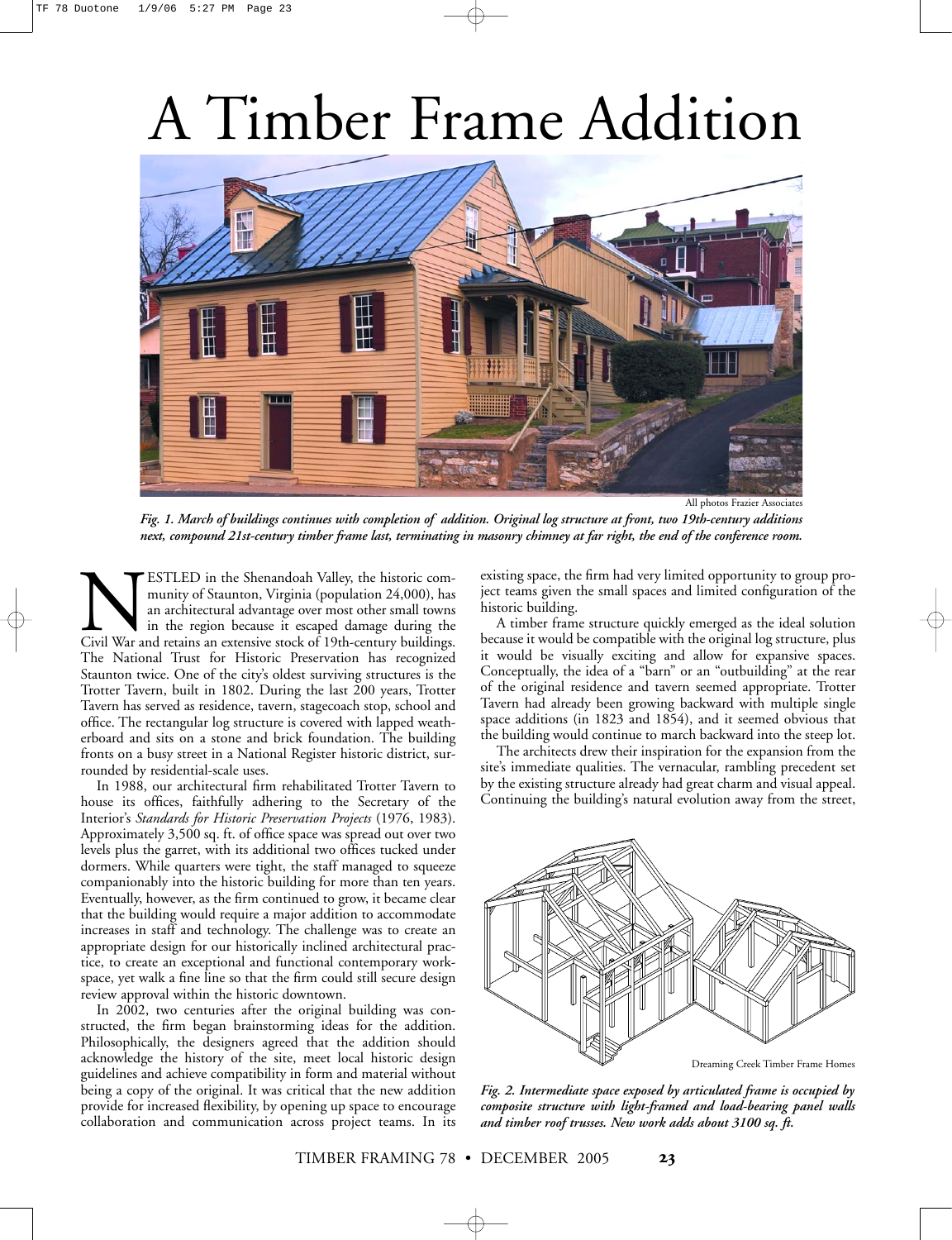

*Fig. 3. Fitting the white oak rafters. Support is at ledge in plate and combines with support at underslung ridge to eliminate rafter thrust.* 

the architects broke down the mass of the project (3,085 sq. ft., almost double the existing building) to appear relatively less massive in size and scale.

Once the design was close to completion, we contacted Dreaming Creek Timber Frame Homes in Powhatan, who used our floor plans to draw up corresponding timber frame plans. The oak timber was harvested in Virginia and processed at the company's sawmill and workshop. We requested a distressed finish for the timber to blend more appealingly with the chinked log work in the oldest sections of the building.

The frame of the addition was raised in three days. Structural insulated panels, recommended by Dreaming Creek for their energy efficiency, were fastened to the outside of the frame and the building was under roof and walls within two weeks. Fred Neurohr, Dreaming Creek's project manager, recalls that one of their biggest challenges was not the framing, but rather figuring out how to get a crane into the site, hemmed in by Staunton's historic district. Local contractor Ted Jordan continued the buildout and interior detailing of the space.

Now complete, the addition is a harmonious blend of old and new. The exterior fits snugly into its historic context and is modulated so it doesn't appear to be a monolith behind the 1802 log structure. The addition respects the historic integrity of the existing building and responds to the residential scale of its historic district. The addition's simple lines are a nod to the enduring appeal of appropriately sized domestic architecture.

The interior of the new timber frame addition (which one encounters only after moving through the historic reception area) is unexpectedly open, filled with light and exposed construction elements and a modern interpretation of the original building's detailing, the exposed timbers lending character, texture and unity with the original log structure.

The expansive interior enabled by the timber framing allowed the firm to achieve its spatial goals for project team flexibility. Workstations on both levels are congregated by project type, but separated by 4-ft.-high beaded-board partitions to allow some privacy. A wall of south-facing windows floods the space with light



*Fig. 4. Wood from a walnut tree removed from the site is used as detailing in the floor of the open-roofed conference room.*

and warmth, while operable windows and wide-open spaces allow for natural ventilation. The beams over the second floor of the addition were left open to the roof. The volume of the second floor space offers drama yet is still an informal and pleasant work environment.

The two-story light well fosters communication between the two floors of architecture teams. Stairs were relegated to the back of the space so that building circulation wouldn't interfere with the atrium-like walkway to the conference room. Interior detailing takes its cues from the original building's beaded boards, reeded mantels and recessed panels. Eighteenth-century colors inspired the paint scheme.

The iron details were designed by Kathy Frazier, a principal of our firm, and fabricated by a local craftsman, William Ferguson. The gentle curve of the handrails and the balusters recalls the 18thcentury hardware found in the original building. The black iron motif is reinforced by the tie rods, and further echoed in the hanging mechanism of the light fixtures.

While the firm chose to go with a timber frame addition for its aesthetic appeal, there were also great gains in energy performance by choosing this building method. A double-height wall of windows faces south, enhancing the building's natural compatibility with passive solar heating. During the warmer months, operable windows are opened to allow fresh air to circulate freely through the space. Energy consumption is low relative to other new conventional buildings of the addition's size.